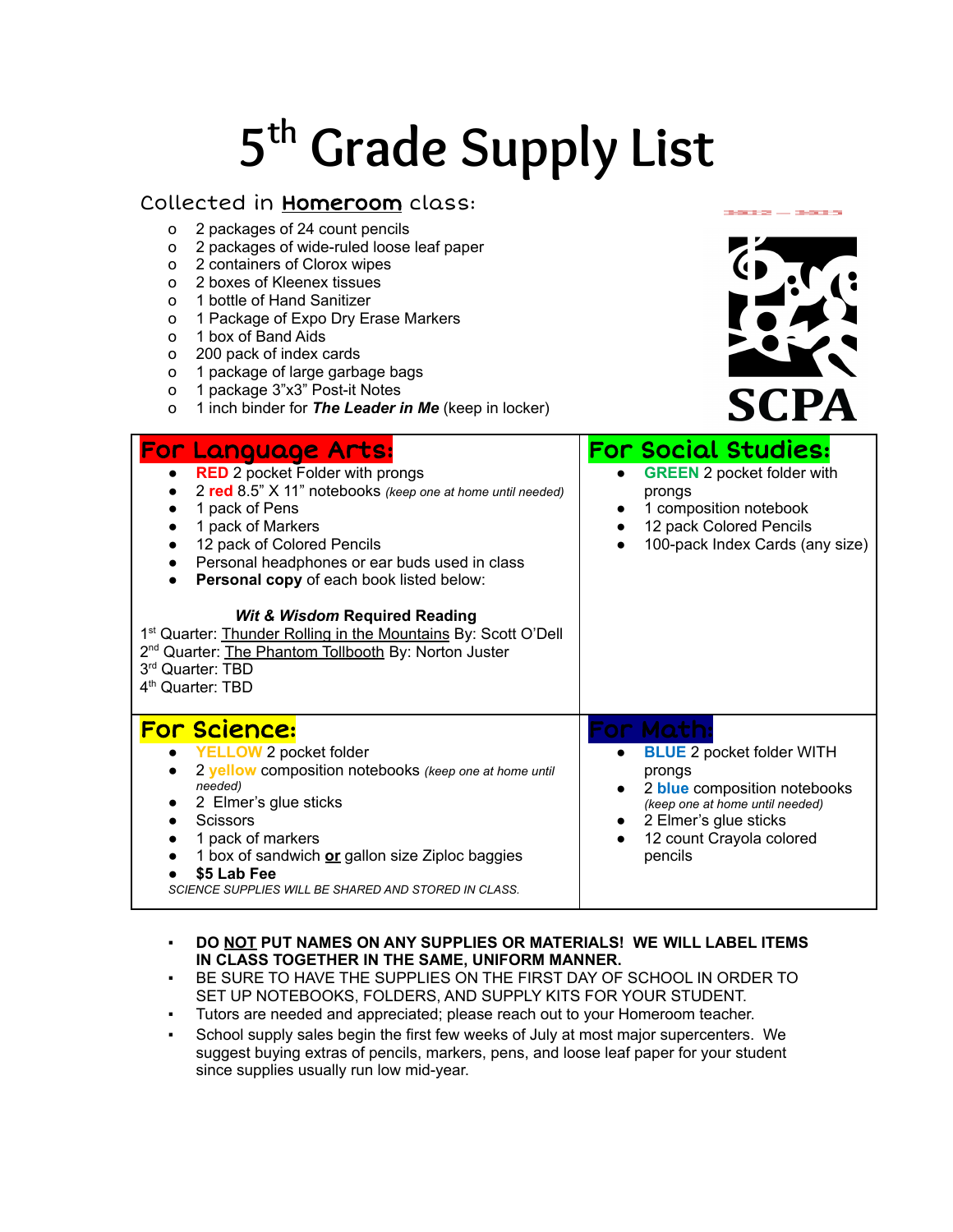



## SCPA 5th Grade Summer Reading & Math Response Packet



**Name: \_\_\_\_\_\_\_\_\_\_\_\_\_\_\_\_\_\_\_\_\_\_\_\_\_**

# 2022-2023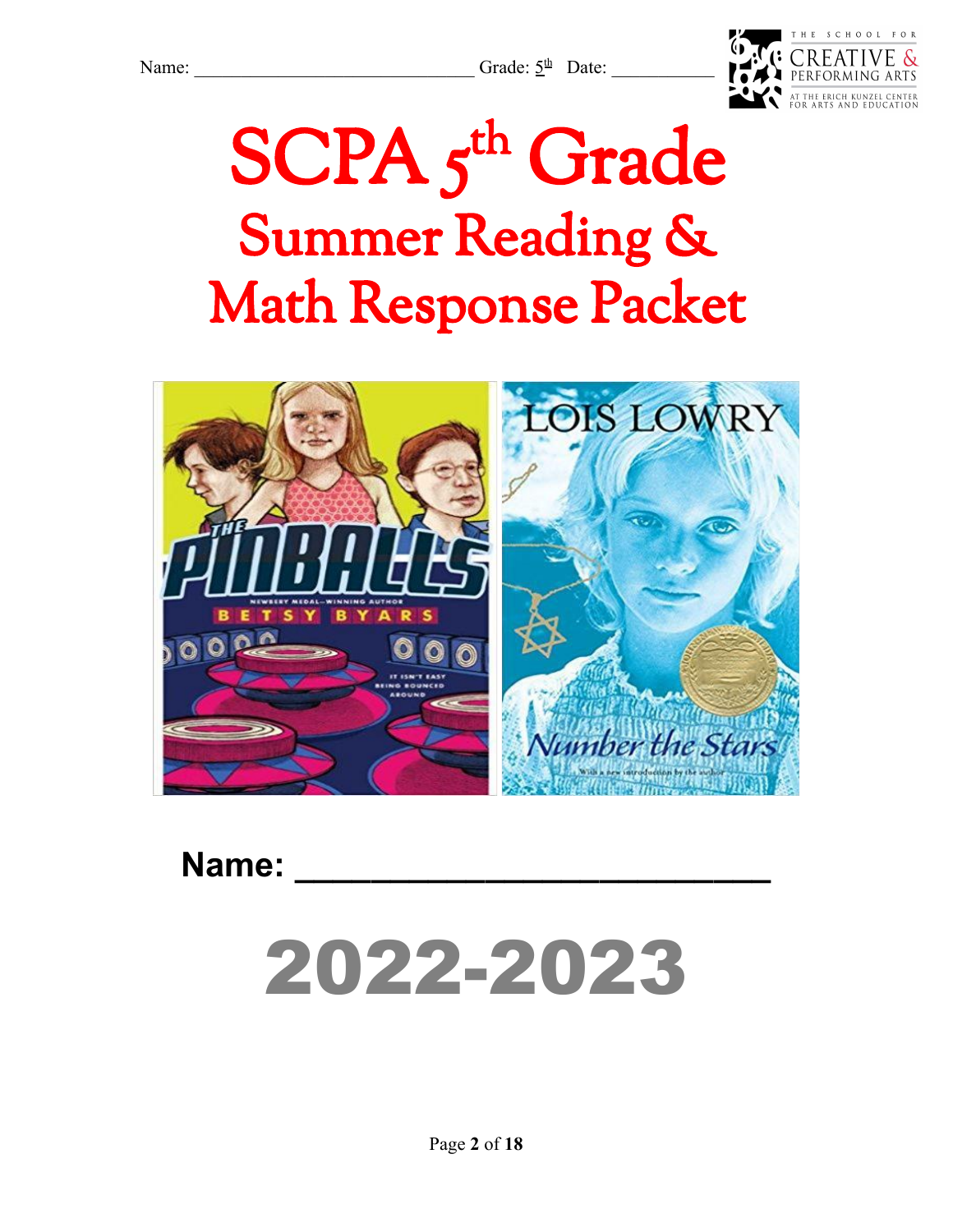Name:  $\Box$  Grade:  $\underline{5}^{\underline{u}}$  Date:







**5 th Grade Core Teachers Ms. Fisher - [fishela@cps-k12.org](mailto:cianijo@cps-k12.org) (ELA/ Science) Ms. Harper - [harperm@cps-k12.org](mailto:harperm@cps-k12.org) (ELA/Social Studies) Mr. Rodak - [rodakju@cps-k12.org](mailto:rodakju@cps-k12.org) (Math/Social Studies) Ms. Tolbert - [tolbers@cps-k12.org](mailto:tolbers@cps-k12.org) (Math/Science)**

Dear Students,

As an incoming 5th grade student, you are required to read **two** books over the summer: The Pinballs by: Betsy Byars and Number the Stars by: Lois Lowry. These books will be an integral part of the  $5<sup>th</sup>$  grade curriculum for the  $1<sup>st</sup>$  Quarter and therefore you will be held accountable for reading the books and completing the summer packet, which will be due by the first week of school in August. The completed packet will be needed as we will go through classroom discussion, writing, fine arts integration activities, and various assessments.

The Pinballs and Number the Stars chapter books can be found at your public library, any bookstore, or online book source. *NOTE*: Excuses such as "I couldn't get the book," will **NOT** be accepted as an excuse for not being prepared for the first week of your 5th grade year. Your first marked grades in English Language Arts will be based on your reading and they will be recorded in PowerSchool.

You must complete each assignment in your best **CURSIVE HANDWRITING** with your name and date printed on each page. *If* you are not comfortable writing in cursive then please practice your cursive handwriting throughout the summer. You are required to write in cursive handwriting all year in your 5<sup>th</sup> Grade Language Arts class. Students are expected to be proficient in cursive by the end of  $5<sup>th</sup>$  grade.

For your Math summer work, you will be expected to complete or simply practice your Math skills. Your main goals should be to become fluent in your addition, subtraction, multiplication, and division math facts (up to 12s for multiplication and division), to know place value "spots" from one thousandTH to one million, and to practice your problem solving skills. The **Summer Bridge Activity Book** and **Math Practice Log** will be collected when you return to school. It is important to remember **A PARENT SIGNATURE IS REQUIRED FOR EACH TIME THAT YOU PRACTICE**. We want you to be set up for success when you arrive to 5th grade so take this work seriously.

As you prepare to enter fifth grade, plan your summer work activities ahead of time. We imagine your summer months are filled with several activities. You must therefore plan your summer schedule around your family's vacations and other commitments. Make every effort to complete your assignments before the first week of school. You certainly do not want to procrastinate; leaving the entire assignment until the end of your vacation will cause you to start your fifth grade year at a major disadvantage. Remember to **BE PROACTIVE** in staying on top of your work throughout the summer!

If you have any questions, please feel free to contact your  $5<sup>th</sup>$  grade teacher via email. We can't wait to meet each and every one of you to elevate your reading, writing, and math abilities. Let's make it a great school year!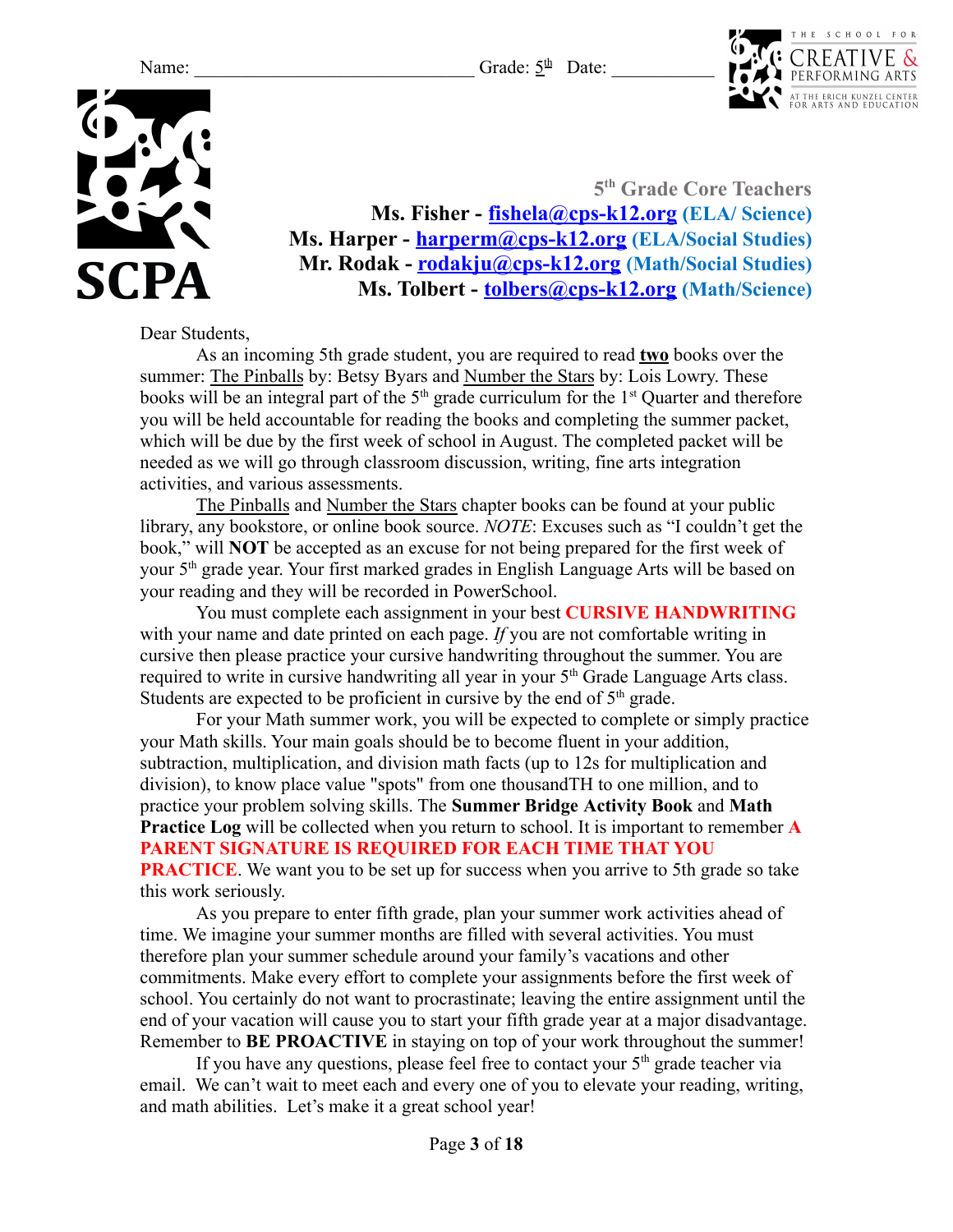

**Read and analyze the novel The Pinballs By: Betsy Byars.**

**Chapter 1: Write the best definition based on the context clues from the reading.** *resent\_\_\_\_\_\_\_\_\_\_\_\_\_\_\_\_\_\_\_\_\_\_\_\_\_\_\_\_\_\_\_\_\_\_\_\_\_\_\_\_\_\_\_\_\_\_*

*concussion\_\_\_\_\_\_\_\_\_\_\_\_\_\_\_\_\_\_\_\_\_\_\_\_\_\_\_\_\_\_\_\_\_\_\_\_\_\_\_\_\_\_*

*stabilize\_\_\_\_\_\_\_\_\_\_\_\_\_\_\_\_\_\_\_\_\_\_\_\_\_\_\_\_\_\_\_\_\_\_\_\_\_\_\_\_\_\_\_\_*

1. Write the names of the three main characters at the top of each list below. Fill in as many character traits about each child as you can. When you find a new word or traits, come back and add it to the list.

2. "*Carlie was as hard to crack as a coconut*." What does that mean?

 $\mathcal{L}_\text{max}$  and the contract of the contract of the contract of the contract of the contract of the contract of the contract of the contract of the contract of the contract of the contract of the contract of the contrac  $\mathcal{L}_\text{max}$  and the contract of the contract of the contract of the contract of the contract of the contract of the contract of the contract of the contract of the contract of the contract of the contract of the contrac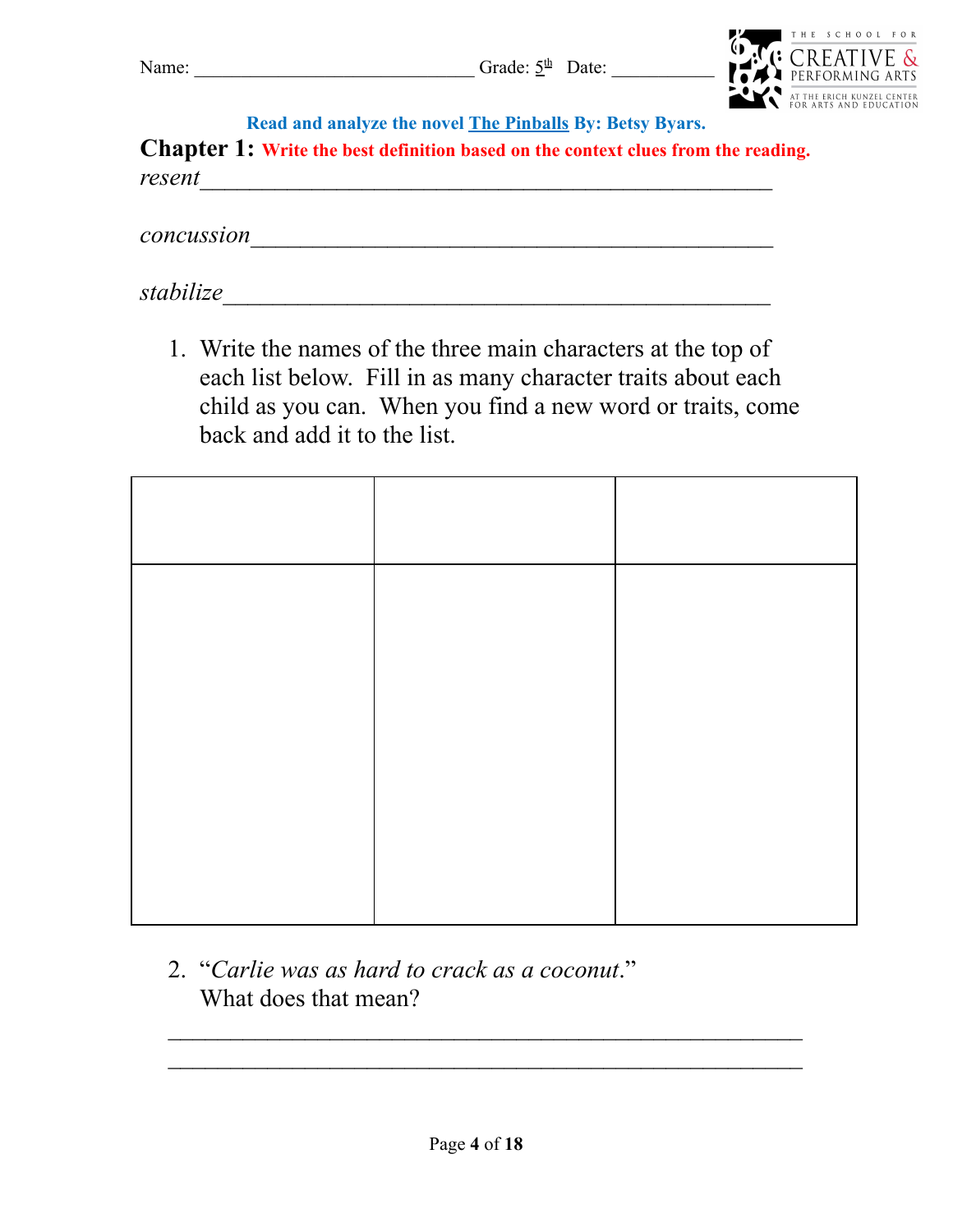| ım<br>., |
|----------|
| ╭        |



**Chapter 2: Write the best definition based on the context clues from the reading.** *suspicious \_\_\_\_\_\_\_\_\_\_\_\_\_\_\_\_\_\_\_\_\_\_\_\_\_\_\_\_\_\_\_\_\_\_\_\_\_\_\_\_\_\_\_\_\_*

*forge* \_\_\_\_\_\_\_\_\_\_\_\_\_\_\_\_\_\_\_\_\_\_\_\_\_\_\_\_\_\_\_\_\_\_\_\_\_\_\_\_\_\_\_\_\_\_\_\_\_

Carlie refers to many different TV shows and characters that her life is similar to, but you may not be familiar with her references. What is the copyright date of this book?

Talk with your parents or grandparents about the characters from the shows Carlie mentions, then write the names of characters from current TV shows that Carlie could have chosen if this book was today:

| <b>Carlie's TV Character</b> | <b>Character Traits</b> | Current TV Character |
|------------------------------|-------------------------|----------------------|
|                              |                         |                      |
|                              |                         |                      |
|                              |                         |                      |

**Chapter 3: Write the best definition based on the context clues from the reading.** *squint \_\_\_\_\_\_\_\_\_\_\_\_\_\_\_\_\_\_\_\_\_\_\_\_\_\_\_\_\_\_\_\_\_\_\_\_\_\_\_\_\_\_\_\_\_\_\_\_*

*twinge \_\_\_\_\_\_\_\_\_\_\_\_\_\_\_\_\_\_\_\_\_\_\_\_\_\_\_\_\_\_\_\_\_\_\_\_\_\_\_\_\_\_\_\_\_\_\_\_*

1. Why do you think Carlie is so hostile with everyone in the Mason house? \_\_\_\_\_\_\_\_\_\_\_\_\_\_\_\_\_\_\_\_\_\_\_\_\_\_\_\_\_\_\_\_\_\_\_\_\_\_\_\_\_\_

**Chapter 4: Write the best definition based on the context clues from the reading.** *scraggly \_\_\_\_\_\_\_\_\_\_\_\_\_\_\_\_\_\_\_\_\_\_\_\_\_\_\_\_\_\_\_\_\_\_\_\_\_\_\_\_\_\_\_\_\_\_*

 $\mathcal{L}_\text{max}$  , and the contract of the contract of the contract of the contract of the contract of the contract of the contract of the contract of the contract of the contract of the contract of the contract of the contr  $\mathcal{L}_\text{max}$  , and the contract of the contract of the contract of the contract of the contract of the contract of the contract of the contract of the contract of the contract of the contract of the contract of the contr

*vaccine \_\_\_\_\_\_\_\_\_\_\_\_\_\_\_\_\_\_\_\_\_\_\_\_\_\_\_\_\_\_\_\_\_\_\_\_\_\_\_\_\_\_\_\_\_\_\_*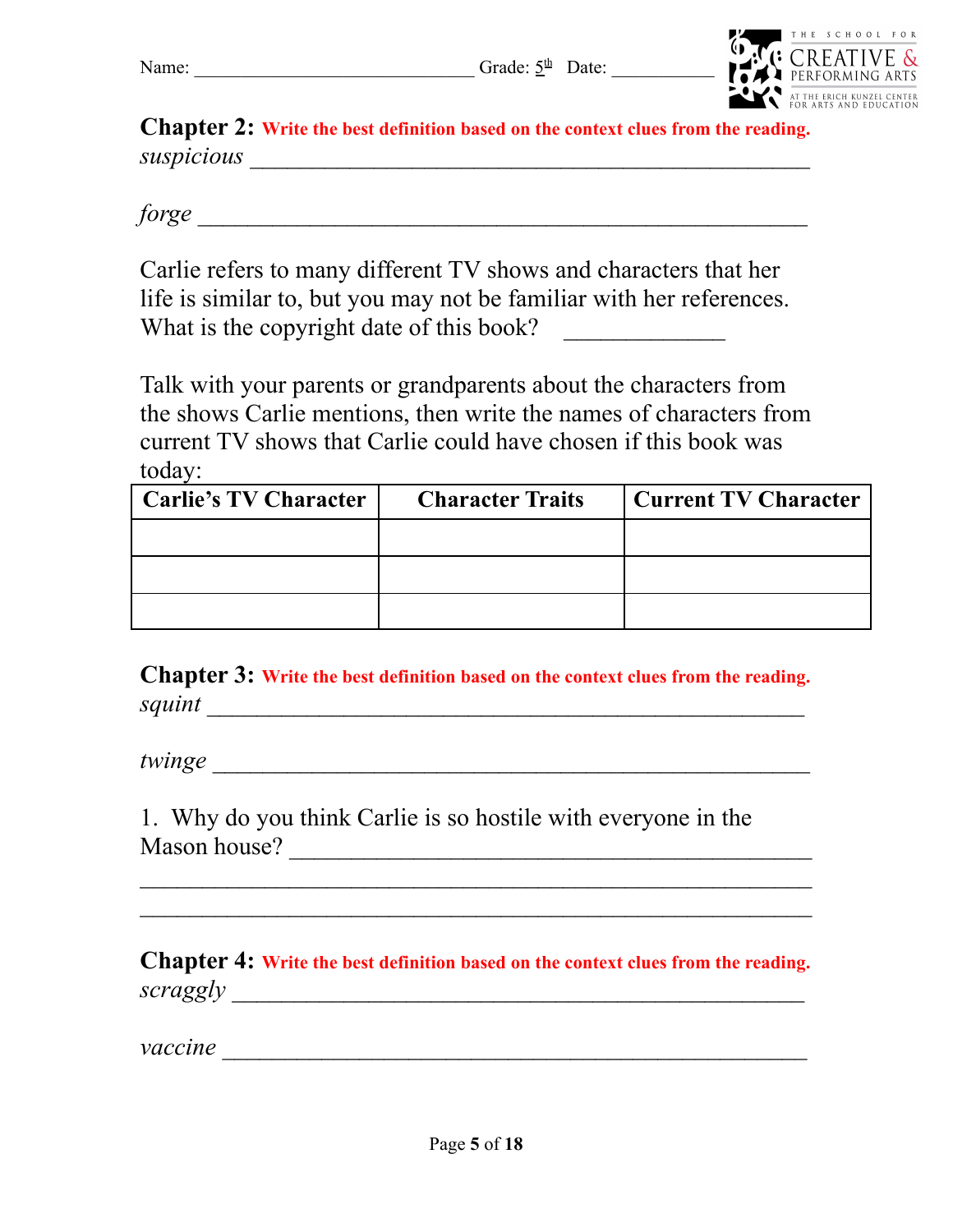

| hesitate | Chapter 5: Write the best definition based on the context clues from the reading. |
|----------|-----------------------------------------------------------------------------------|
| abrupt   |                                                                                   |
| commune  |                                                                                   |
| gnarled  |                                                                                   |

#### **Chapter 6:**

1. Why do you think it makes Carlie feel terrible when people are nice and polite to her?

 $\mathcal{L}_\text{max}$  and the contract of the contract of the contract of the contract of the contract of the contract of the contract of the contract of the contract of the contract of the contract of the contract of the contrac  $\mathcal{L}_\text{max}$  , and the contract of the contract of the contract of the contract of the contract of the contract of the contract of the contract of the contract of the contract of the contract of the contract of the contr  $\mathcal{L}_\text{max}$  , and the contract of the contract of the contract of the contract of the contract of the contract of the contract of the contract of the contract of the contract of the contract of the contract of the contr

2. Carlie uses the metaphor of a pinball machine to describe how she feels about life. Do you think here explanation was effective? From what you've read so far, can you see how she would feel like that? Write a paragraph (at least five sentences) explaining what the title of the book means:

 $\mathcal{L}_\text{max}$  , and the contract of the contract of the contract of the contract of the contract of the contract of the contract of the contract of the contract of the contract of the contract of the contract of the contr  $\mathcal{L}_\text{max}$  , and the contract of the contract of the contract of the contract of the contract of the contract of the contract of the contract of the contract of the contract of the contract of the contract of the contr  $\mathcal{L}_\text{max}$  , and the contract of the contract of the contract of the contract of the contract of the contract of the contract of the contract of the contract of the contract of the contract of the contract of the contr  $\mathcal{L}_\text{max}$  , and the contract of the contract of the contract of the contract of the contract of the contract of the contract of the contract of the contract of the contract of the contract of the contract of the contr  $\mathcal{L}_\text{max}$  , and the contract of the contract of the contract of the contract of the contract of the contract of the contract of the contract of the contract of the contract of the contract of the contract of the contr  $\mathcal{L}_\text{max}$  and the contract of the contract of the contract of the contract of the contract of the contract of the contract of the contract of the contract of the contract of the contract of the contract of the contrac  $\mathcal{L}_\text{max}$  and the contract of the contract of the contract of the contract of the contract of the contract of the contract of the contract of the contract of the contract of the contract of the contract of the contrac  $\mathcal{L}_\text{max}$  and the contract of the contract of the contract of the contract of the contract of the contract of the contract of the contract of the contract of the contract of the contract of the contract of the contrac

**Chapter 7: Write the best definition based on the context clues from the reading.** *hover\_\_\_\_\_\_\_\_\_\_\_\_\_\_\_\_\_\_\_\_\_\_\_\_\_\_\_\_\_\_\_\_\_\_\_\_\_\_\_\_\_\_\_\_\_\_\_\_\_*

*incision\_\_\_\_\_\_\_\_\_\_\_\_\_\_\_\_\_\_\_\_\_\_\_\_\_\_\_\_\_\_\_\_\_\_\_\_\_\_\_\_\_\_\_\_\_\_\_*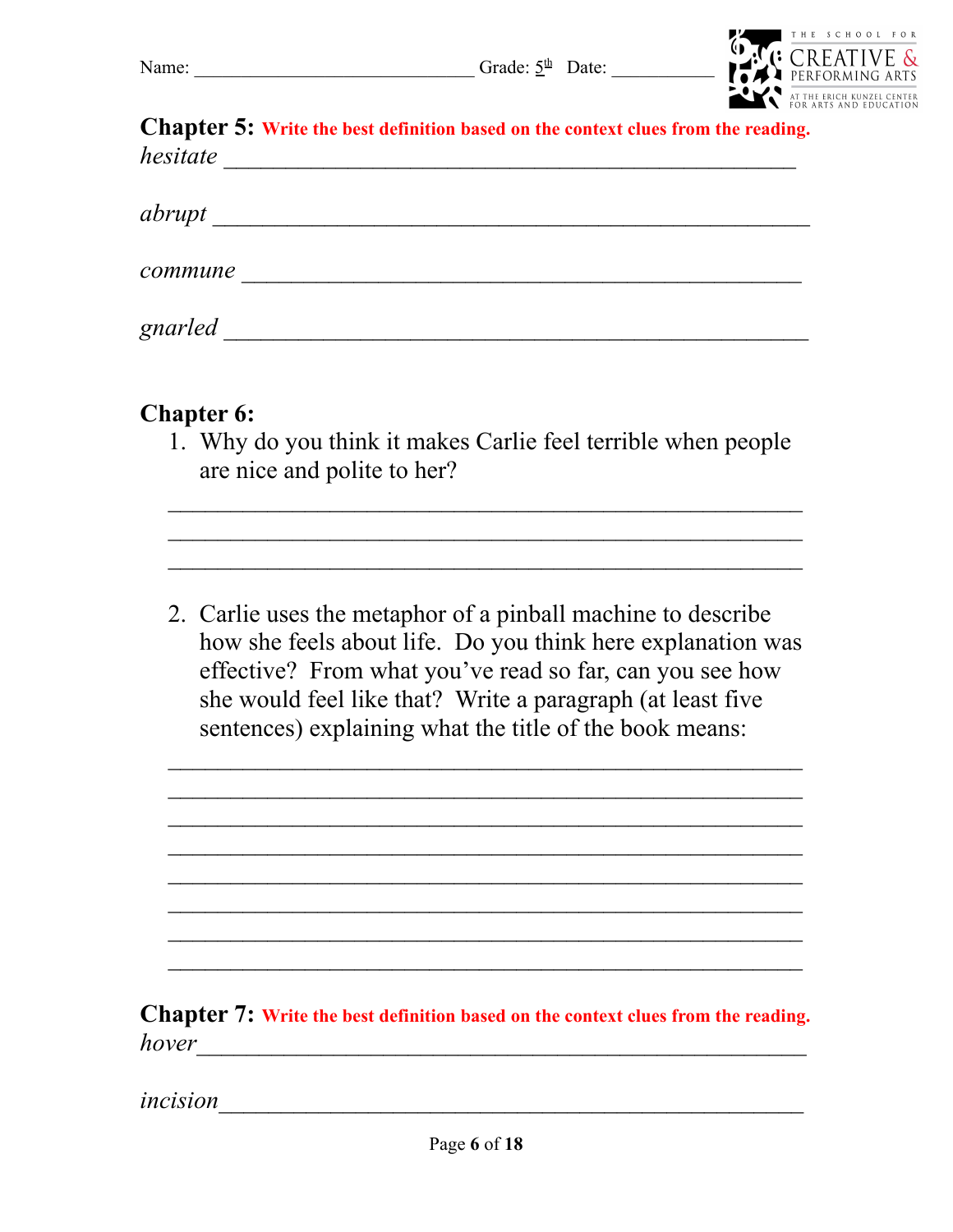

| 1. Re-read the letter Carlie wrote to her mother. Why do<br>you think the author wanted us to see that Carlie wrote it<br>without punctuation?                  | <b>AN</b> FOR A |
|-----------------------------------------------------------------------------------------------------------------------------------------------------------------|-----------------|
|                                                                                                                                                                 |                 |
| 2. What correct punctuation marks are needed for the letter?                                                                                                    |                 |
| Chapter 8: Write the best definition based on the context clues from the reading.<br>summon                                                                     |                 |
| Chapter 9: Write the best definition based on the context clues from the reading.<br>mantel                                                                     |                 |
| halter                                                                                                                                                          |                 |
| 1. Carlie said she likes an audience. What does that mean?                                                                                                      |                 |
| Chapter 10: Write the best definition based on the context clues from the reading.                                                                              |                 |
| dread                                                                                                                                                           |                 |
| 1. Thomas J recalls his life with the Benson Twins. Can you<br>imagine those things happening to you? How would you feel if<br>you were living Thomas J's life? |                 |
|                                                                                                                                                                 |                 |

 $\mathcal{L}_\text{max}$  , and the contract of the contract of the contract of the contract of the contract of the contract of the contract of the contract of the contract of the contract of the contract of the contract of the contr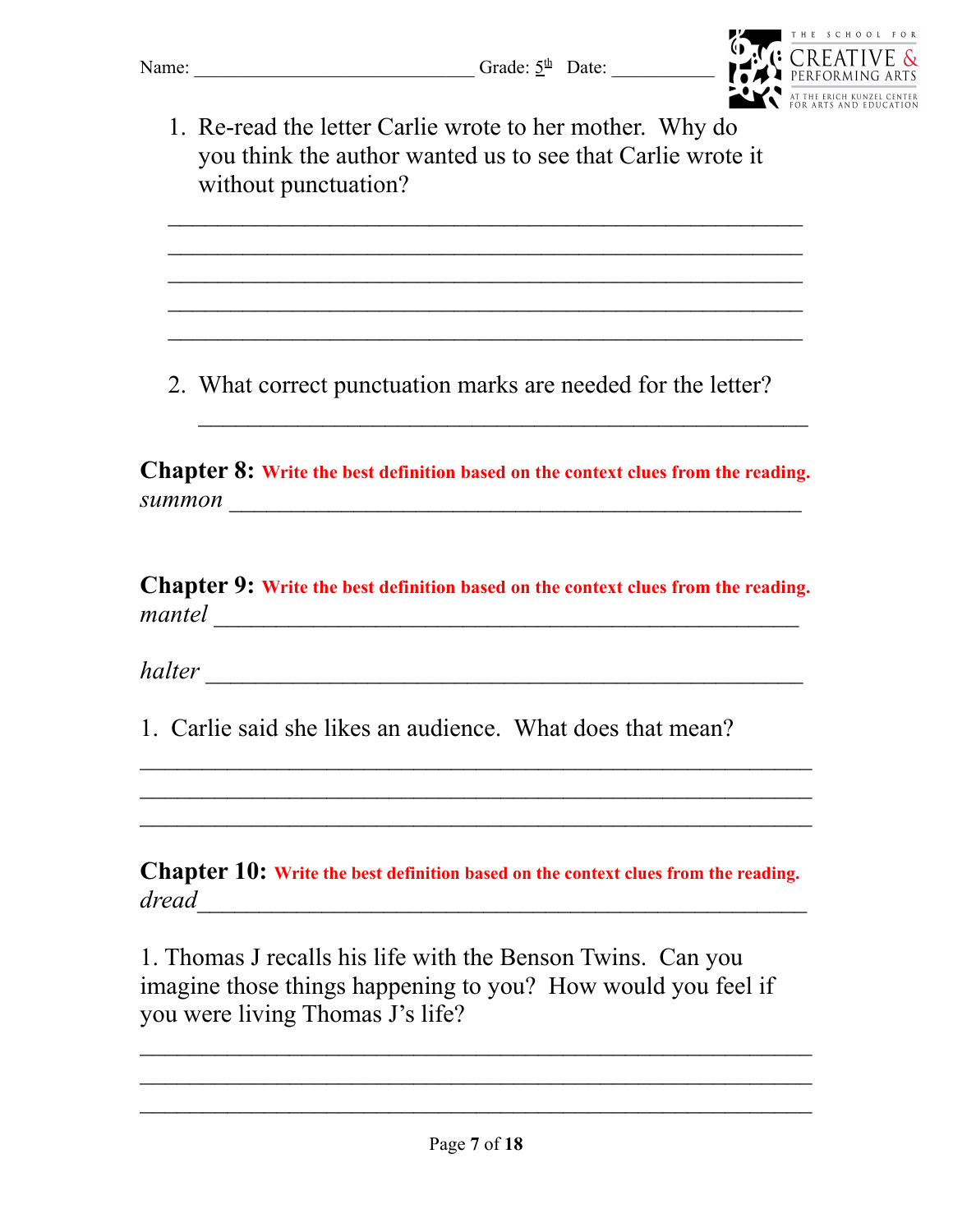

#### **Chapter 11:**

1. In this chapter, the reader sees the first time Carlie shows she cares about someone other than herself. What happened? How did Carlie try to cheer the others up?

#### **Chapter 12:**

1. Carlie and Harvey talk about "a matter of principle". What does that mean?

Chapter 13: Write the best definition based on the context clues from the reading. 

1. Why do you think Harvey finally told Carlie what happened to his legs?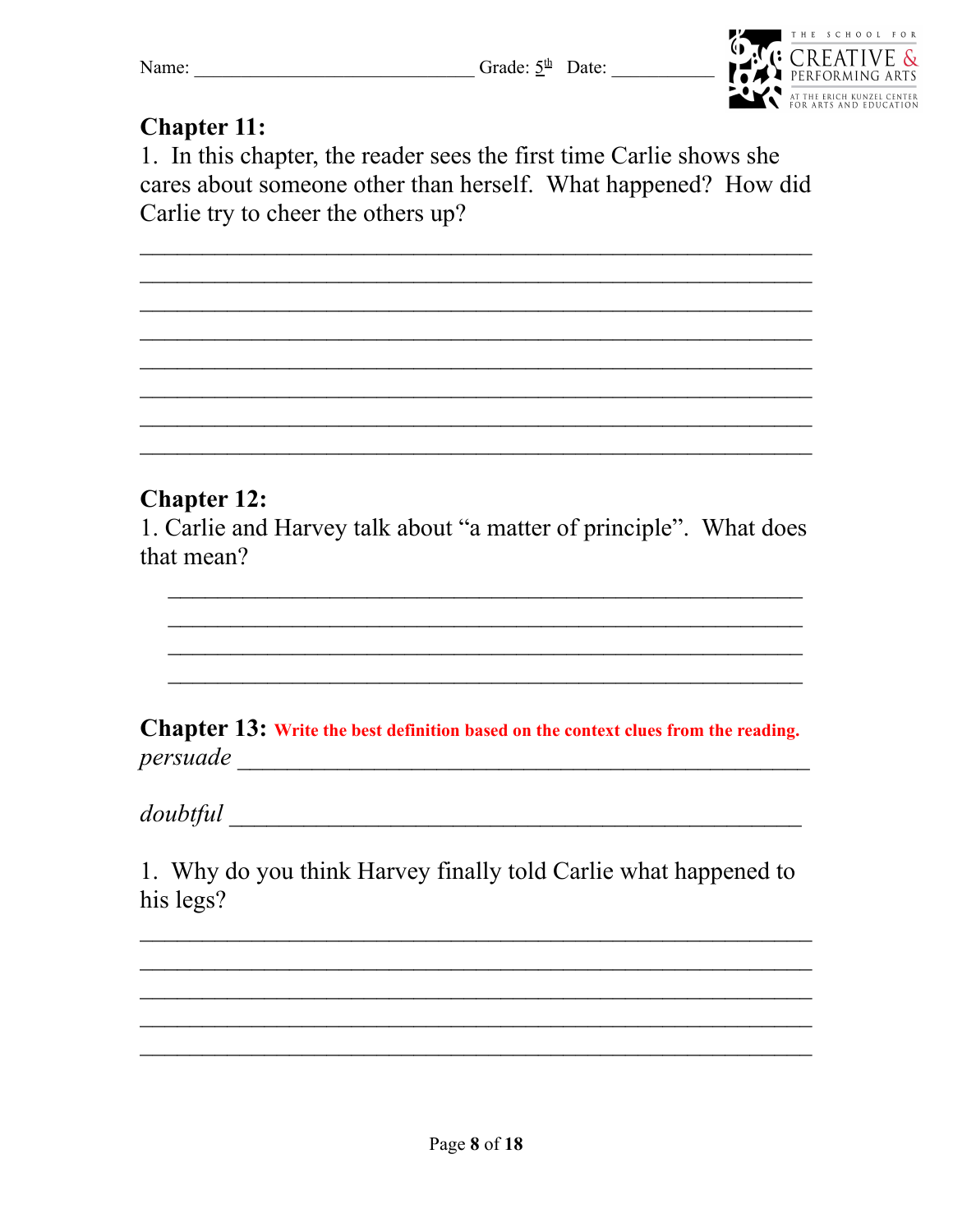

**Chapter 14: Write the best definition based on the context clues from the reading.** *criticize \_\_\_\_\_\_\_\_\_\_\_\_\_\_\_\_\_\_\_\_\_\_\_\_\_\_\_\_\_\_\_\_\_\_\_\_\_\_\_\_\_\_\_\_\_\_*

*furious \_\_\_\_\_\_\_\_\_\_\_\_\_\_\_\_\_\_\_\_\_\_\_\_\_\_\_\_\_\_\_\_\_\_\_\_\_\_\_\_\_\_\_\_\_\_\_*

*astonish \_\_\_\_\_\_\_\_\_\_\_\_\_\_\_\_\_\_\_\_\_\_\_\_\_\_\_\_\_\_\_\_\_\_\_\_\_\_\_\_\_\_\_\_\_\_*

1. Why didn't Carlie take the book from the library? Do you think her answer is truthful? Why or why not? Explain.

 $\mathcal{L}_\text{max}$  , and the contract of the contract of the contract of the contract of the contract of the contract of the contract of the contract of the contract of the contract of the contract of the contract of the contr  $\mathcal{L}_\text{max}$  and the contract of the contract of the contract of the contract of the contract of the contract of  $\mathcal{L}_\text{max}$  and the contract of the contract of the contract of the contract of the contract of the contract of

 $\mathcal{L}_\mathcal{L} = \{ \mathcal{L}_\mathcal{L} = \{ \mathcal{L}_\mathcal{L} = \{ \mathcal{L}_\mathcal{L} = \{ \mathcal{L}_\mathcal{L} = \{ \mathcal{L}_\mathcal{L} = \{ \mathcal{L}_\mathcal{L} = \{ \mathcal{L}_\mathcal{L} = \{ \mathcal{L}_\mathcal{L} = \{ \mathcal{L}_\mathcal{L} = \{ \mathcal{L}_\mathcal{L} = \{ \mathcal{L}_\mathcal{L} = \{ \mathcal{L}_\mathcal{L} = \{ \mathcal{L}_\mathcal{L} = \{ \mathcal{L}_\mathcal{$ 

**Chapter 15: Write the best definition based on the context clues from the reading.** *fidget \_\_\_\_\_\_\_\_\_\_\_\_\_\_\_\_\_\_\_\_\_\_\_\_\_\_\_\_\_\_\_\_\_\_\_\_\_\_\_\_\_\_\_\_\_\_\_\_*

1. List three adjectives to describe how you think Harvey felt waiting for his father to show up for the visit.

 $\mathcal{L}_\text{max}$  , and the contract of the contract of the contract of the contract of the contract of the contract of the contract of the contract of the contract of the contract of the contract of the contract of the contr  $\mathcal{L}_\text{max}$  , and the contract of the contract of the contract of the contract of the contract of the contract of the contract of the contract of the contract of the contract of the contract of the contract of the contr  $\mathcal{L}_\text{max}$  , and the contract of the contract of the contract of the contract of the contract of the contract of the contract of the contract of the contract of the contract of the contract of the contract of the contr

**Chapter 16: Write the best definition based on the context clues from the reading.** *smudge* \_\_\_\_\_\_\_\_\_\_\_\_\_\_\_\_\_\_\_\_\_\_\_\_\_\_\_\_\_\_\_\_\_\_\_\_\_\_\_\_\_\_\_\_\_\_

1. Good authors can take a small moment in a story and turn it into a "pivotal event" (where everything changes). Describe the "pivotal event" in chapter 16 and tell how you think it will change the characters.

 $\mathcal{L}_\text{max}$  , and the contract of the contract of the contract of the contract of the contract of the contract of the contract of the contract of the contract of the contract of the contract of the contract of the contr  $\mathcal{L}_\text{max}$  , and the contract of the contract of the contract of the contract of the contract of the contract of the contract of the contract of the contract of the contract of the contract of the contract of the contr  $\mathcal{L}_\text{max}$  , and the contract of the contract of the contract of the contract of the contract of the contract of the contract of the contract of the contract of the contract of the contract of the contract of the contr  $\mathcal{L}_\text{max}$  , and the contract of the contract of the contract of the contract of the contract of the contract of the contract of the contract of the contract of the contract of the contract of the contract of the contr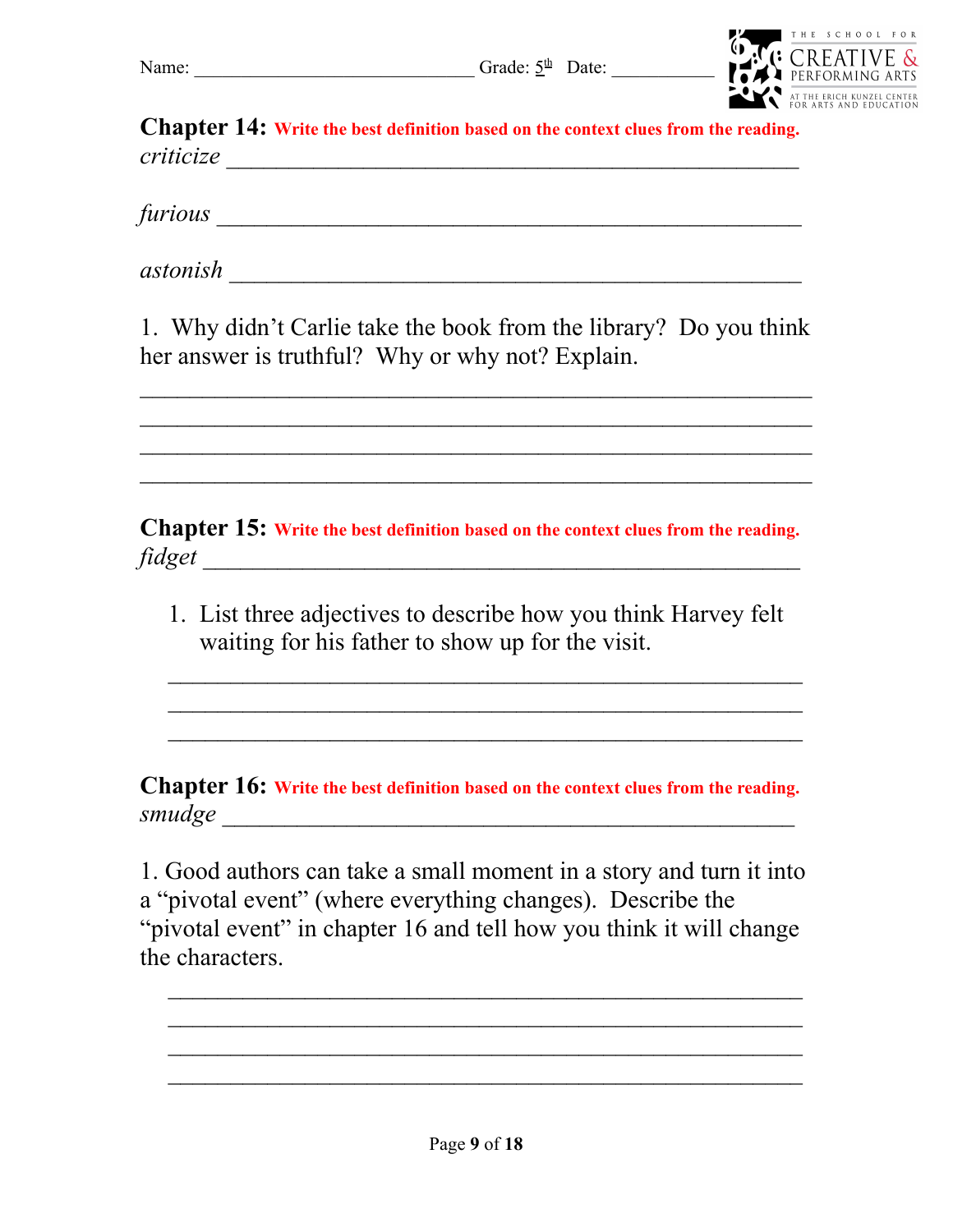| m<br>r<br>. . |  |
|---------------|--|



**Chapter 17: Write the best definition based on the context clues from the reading.** *earnestly \_\_\_\_\_\_\_\_\_\_\_\_\_\_\_\_\_\_\_\_\_\_\_\_\_\_\_\_\_\_\_\_\_\_\_\_\_\_\_\_\_\_\_\_\_*

1. Thomas J seems to talk just like a grown-up. Why do you think that is?

 $\mathcal{L}_\text{max}$  , and the contract of the contract of the contract of the contract of the contract of the contract of the contract of the contract of the contract of the contract of the contract of the contract of the contr  $\mathcal{L}_\text{max}$  , and the contract of the contract of the contract of the contract of the contract of the contract of the contract of the contract of the contract of the contract of the contract of the contract of the contr

**Chapter 18: Write the best definition based on the context clues from the reading.** *feeble \_\_\_\_\_\_\_\_\_\_\_\_\_\_\_\_\_\_\_\_\_\_\_\_\_\_\_\_\_\_\_\_\_\_\_\_\_\_\_\_\_\_\_\_\_\_\_\_*

*pout \_\_\_\_\_\_\_\_\_\_\_\_\_\_\_\_\_\_\_\_\_\_\_\_\_\_\_\_\_\_\_\_\_\_\_\_\_\_\_\_\_\_\_\_\_\_\_\_\_*

*sulk \_\_\_\_\_\_\_\_\_\_\_\_\_\_\_\_\_\_\_\_\_\_\_\_\_\_\_\_\_\_\_\_\_\_\_\_\_\_\_\_\_\_\_\_\_\_\_\_\_\_*

1. By the end of this chapter, the reader can start to see strong connections forming between the characters. Fill in the chart below to show which characters you see forming a strong bond. Add any other connections that you find.

| <b>Character 1</b> | <b>Character 2</b> |
|--------------------|--------------------|
| Mr. Mason          | Thomas J           |
| Carlie             |                    |
| Harvey             |                    |
|                    |                    |
|                    |                    |

2. When Carlie says she never gives up on anyone she likes, the reader believes her. Why do you believe her?

 $\mathcal{L}_\text{max}$  and the contract of the contract of the contract of the contract of the contract of the contract of the contract of the contract of the contract of the contract of the contract of the contract of the contrac  $\mathcal{L}_\text{max}$  , and the contract of the contract of the contract of the contract of the contract of the contract of the contract of the contract of the contract of the contract of the contract of the contract of the contr  $\mathcal{L}_\text{max}$  , and the contract of the contract of the contract of the contract of the contract of the contract of the contract of the contract of the contract of the contract of the contract of the contract of the contr  $\mathcal{L}_\text{max}$  , and the contract of the contract of the contract of the contract of the contract of the contract of the contract of the contract of the contract of the contract of the contract of the contract of the contr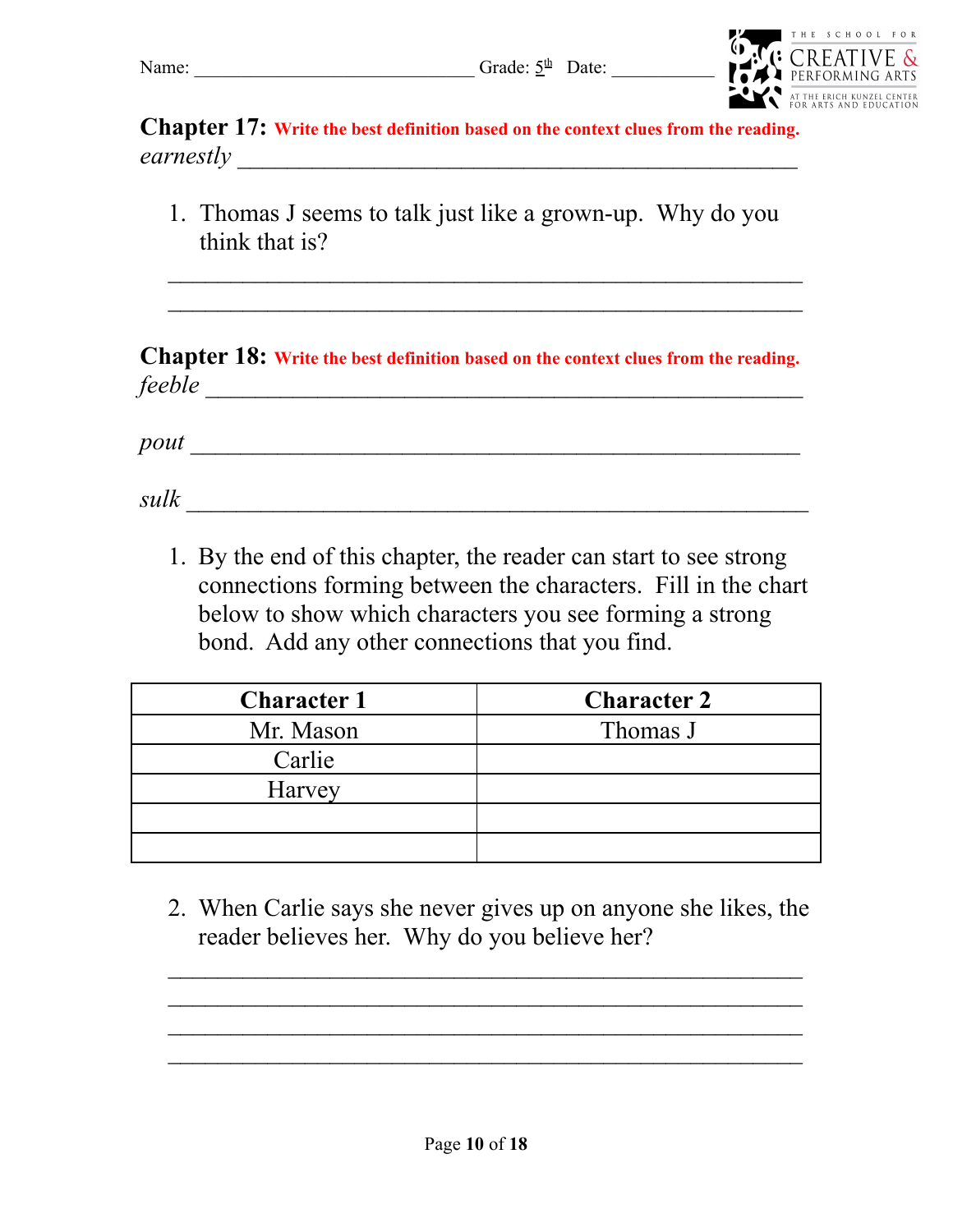$\mathcal{L}_\mathcal{L}$  , and the set of the set of the set of the set of the set of the set of the set of the set of the set of the set of the set of the set of the set of the set of the set of the set of the set of the set of th



**Chapter 19: Write the best definition based on the context clues from the reading.** *lousy \_\_\_\_\_\_\_\_\_\_\_\_\_\_\_\_\_\_\_\_\_\_\_\_\_\_\_\_\_\_\_\_\_\_\_\_\_\_\_\_\_\_\_\_\_\_\_\_*

 $\mathcal{L}_\text{max}$  , and the contract of the contract of the contract of the contract of the contract of the contract of the contract of the contract of the contract of the contract of the contract of the contract of the contr  $\mathcal{L}_\text{max}$  , and the contract of the contract of the contract of the contract of the contract of the contract of the contract of the contract of the contract of the contract of the contract of the contract of the contr

*agonize \_\_\_\_\_\_\_\_\_\_\_\_\_\_\_\_\_\_\_\_\_\_\_\_\_\_\_\_\_\_\_\_\_\_\_\_\_\_\_\_\_\_\_\_\_\_\_*

#### **Chapter 20:**

1. Could you imagine not knowing when your birthday is? How do you think it would feel to have no idea when you were born?

 $\mathcal{L}_\text{max}$  and the contract of the contract of the contract of the contract of the contract of the contract of the contract of the contract of the contract of the contract of the contract of the contract of the contrac  $\mathcal{L}_\text{max}$  and the contract of the contract of the contract of the contract of the contract of the contract of the contract of the contract of the contract of the contract of the contract of the contract of the contrac

**Chapter 22: Write the best definition based on the context clues from the reading.** *cahoots \_\_\_\_\_\_\_\_\_\_\_\_\_\_\_\_\_\_\_\_\_\_\_\_\_\_\_\_\_\_\_\_\_\_\_\_\_\_\_\_\_\_\_\_\_\_*

1. What is your prediction about Carlie's plan? Do you think it will work? \_\_\_\_\_\_\_\_\_\_\_\_\_\_\_\_\_\_\_\_\_\_\_\_\_\_\_\_\_\_\_\_\_\_\_\_\_\_\_\_\_\_\_\_

 $\mathcal{L}_\text{max}$  , and the contract of the contract of the contract of the contract of the contract of the contract of the contract of the contract of the contract of the contract of the contract of the contract of the contr  $\mathcal{L}_\text{max}$  , and the contract of the contract of the contract of the contract of the contract of the contract of the contract of the contract of the contract of the contract of the contract of the contract of the contr  $\mathcal{L}_\text{max}$  , and the contract of the contract of the contract of the contract of the contract of the contract of the contract of the contract of the contract of the contract of the contract of the contract of the contr

**Chapter 23: Write the best definition based on the context clues from the reading.** *commotion* \_\_\_\_\_\_\_\_\_\_\_\_\_\_\_\_\_\_\_\_\_\_\_\_\_\_\_\_\_\_\_\_\_\_\_\_\_\_\_\_\_\_\_

 $\mathcal{L}_\text{max}$  and the contract of the contract of the contract of the contract of the contract of the contract of  $\mathcal{L}_\text{max}$  and the contract of the contract of the contract of the contract of the contract of the contract of

1. Why did Harvey cry? \_\_\_\_\_\_\_\_\_\_\_\_\_\_\_\_\_\_\_\_\_\_\_\_\_\_\_\_\_\_\_\_\_

2. What was the "pivotal event" in this chapter? \_\_\_\_\_\_\_\_\_\_\_\_\_\_\_\_\_\_\_\_\_\_\_\_\_\_\_\_\_\_\_

 $\mathcal{L}_\text{max}$  , and the contract of the contract of the contract of the contract of the contract of the contract of the contract of the contract of the contract of the contract of the contract of the contract of the contr  $\mathcal{L}_\text{max}$  , and the contract of the contract of the contract of the contract of the contract of the contract of the contract of the contract of the contract of the contract of the contract of the contract of the contr  $\mathcal{L}_\text{max}$  , and the contract of the contract of the contract of the contract of the contract of the contract of the contract of the contract of the contract of the contract of the contract of the contract of the contr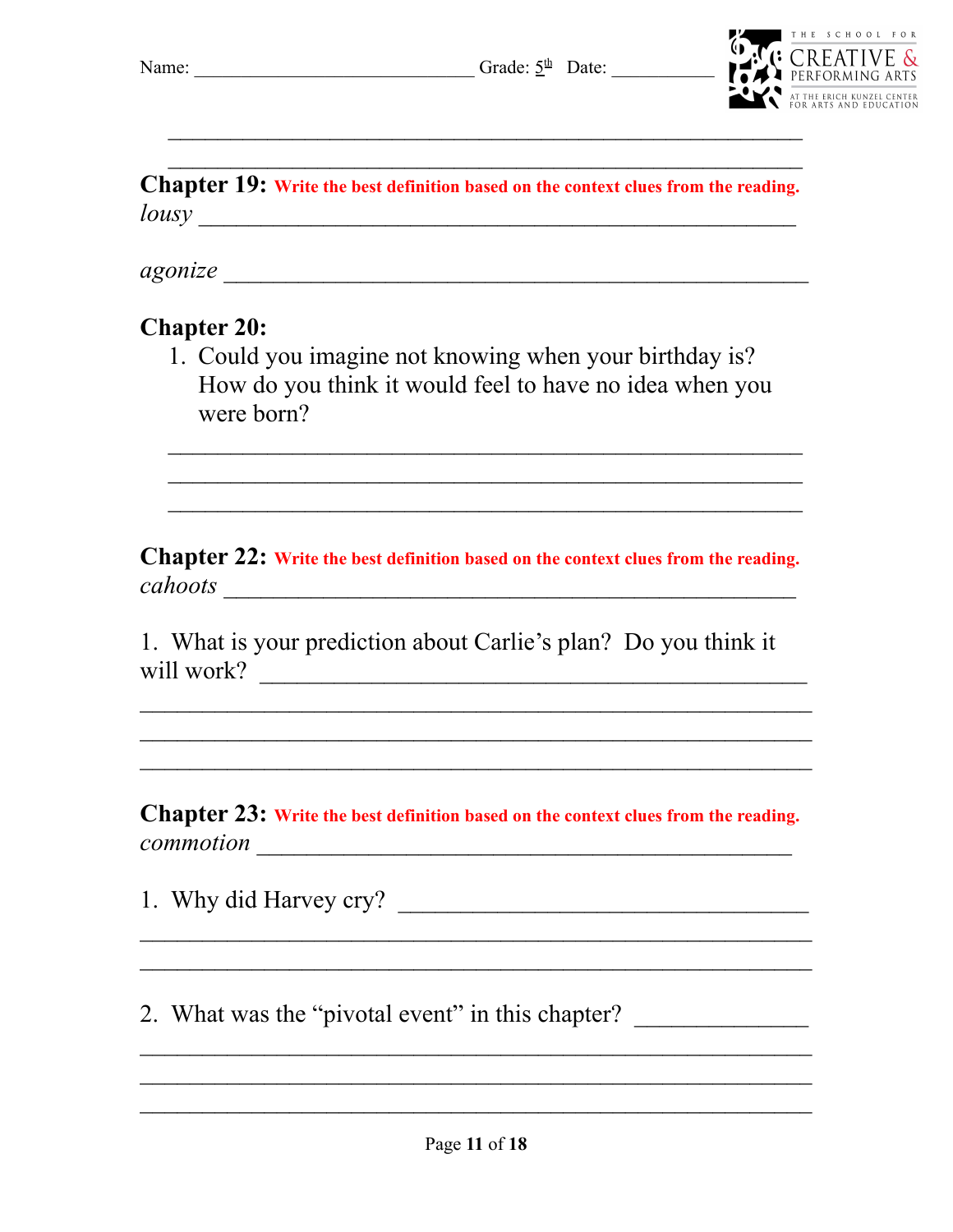

#### **Chapter 24:**

1. Carlie says, "This is what it must feel like to be famous." What does she mean?

 $\mathcal{L}_\text{max}$  , and the contract of the contract of the contract of the contract of the contract of the contract of the contract of the contract of the contract of the contract of the contract of the contract of the contr  $\mathcal{L}_\text{max}$  , and the contract of the contract of the contract of the contract of the contract of the contract of the contract of the contract of the contract of the contract of the contract of the contract of the contr

 $\mathcal{L}_\text{max}$  , and the contract of the contract of the contract of the contract of the contract of the contract of the contract of the contract of the contract of the contract of the contract of the contract of the contr  $\mathcal{L}_\text{max}$  , and the contract of the contract of the contract of the contract of the contract of the contract of the contract of the contract of the contract of the contract of the contract of the contract of the contr

**Chapter 26: Write the best definition based on the context clues from the reading.** *admiration* \_\_\_\_\_\_\_\_\_\_\_\_\_\_\_\_\_\_\_\_\_\_\_\_\_\_\_\_\_\_\_\_\_\_\_\_\_\_\_\_\_\_\_\_

1. Carlie said that she'd like to go into her brain with an eraser and erase all the bad things that have happened to her. Imagine you could do the same. What are some things you **WANT** to erase from your brain? What are some things you would **NOT** want to erase? Write a paragraph explaining your reasoning.

 $\mathcal{L}_\text{max}$  , and the contract of the contract of the contract of the contract of the contract of the contract of the contract of the contract of the contract of the contract of the contract of the contract of the contr  $\mathcal{L}_\text{max}$  , and the contract of the contract of the contract of the contract of the contract of the contract of the contract of the contract of the contract of the contract of the contract of the contract of the contr  $\mathcal{L}_\text{max}$  , and the contract of the contract of the contract of the contract of the contract of the contract of the contract of the contract of the contract of the contract of the contract of the contract of the contr  $\mathcal{L}_\text{max}$  , and the contract of the contract of the contract of the contract of the contract of the contract of the contract of the contract of the contract of the contract of the contract of the contract of the contr  $\mathcal{L}_\text{max}$  , and the contract of the contract of the contract of the contract of the contract of the contract of the contract of the contract of the contract of the contract of the contract of the contract of the contr  $\mathcal{L}_\text{max}$  , and the contract of the contract of the contract of the contract of the contract of the contract of the contract of the contract of the contract of the contract of the contract of the contract of the contr  $\mathcal{L}_\text{max}$  , and the contract of the contract of the contract of the contract of the contract of the contract of the contract of the contract of the contract of the contract of the contract of the contract of the contr  $\mathcal{L}_\text{max}$  , and the contract of the contract of the contract of the contract of the contract of the contract of the contract of the contract of the contract of the contract of the contract of the contract of the contr  $\mathcal{L}_\text{max}$  , and the contract of the contract of the contract of the contract of the contract of the contract of the contract of the contract of the contract of the contract of the contract of the contract of the contr

2. The last sentence of the book is short, but it says a lot. Write a paragraph explaining how that one short sentence sums up the entire book.

 $\mathcal{L}_\text{max}$  , and the contract of the contract of the contract of the contract of the contract of the contract of the contract of the contract of the contract of the contract of the contract of the contract of the contr  $\mathcal{L}_\text{max}$  , and the contract of the contract of the contract of the contract of the contract of the contract of the contract of the contract of the contract of the contract of the contract of the contract of the contr  $\mathcal{L}_\text{max}$  , and the contract of the contract of the contract of the contract of the contract of the contract of the contract of the contract of the contract of the contract of the contract of the contract of the contr  $\mathcal{L}_\text{max}$  , and the contract of the contract of the contract of the contract of the contract of the contract of the contract of the contract of the contract of the contract of the contract of the contract of the contr  $\mathcal{L}_\text{max}$  , and the contract of the contract of the contract of the contract of the contract of the contract of the contract of the contract of the contract of the contract of the contract of the contract of the contr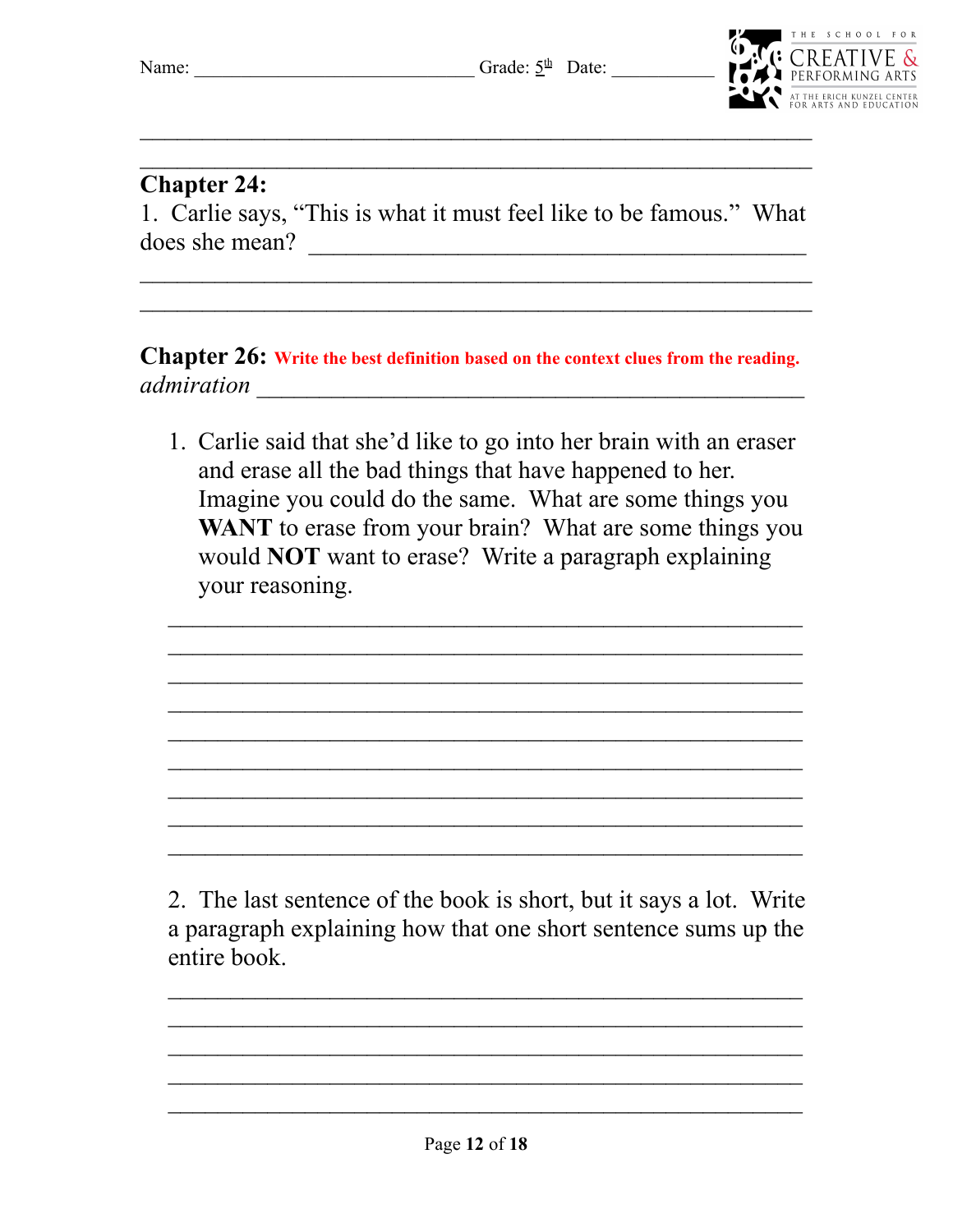

**Read and analyze the novel Number the Stars By: Lois Lowry.**

 $\mathcal{L}_\text{max}$  , and the contract of the contract of the contract of the contract of the contract of the contract of the contract of the contract of the contract of the contract of the contract of the contract of the contr

**Choose** a character or individual from the book and **write** a two paragraph journal entry as this person. Please **record** the first paragraph in print and the second paragraph in cursive writing. Use information from the novel in your journal entry.

Manage your time carefully over the summer so that you can:

- ∙ Read the novel Number the Stars
- ∙ Plan your response
- ∙ Write your response, and
- ∙ Revise and edit your response

Be sure to include:

- ∙ An introduction
- ∙ Information from the novel as support, and
- ∙ A conclusion that is related to the information presented

#### **Write your two paragraph response below:**  $\mathcal{L}_\text{max}$  , and the contract of the contract of the contract of the contract of the contract of the contract of the contract of the contract of the contract of the contract of the contract of the contract of the contr

 $\mathcal{L}_\text{max}$  , and the contract of the contract of the contract of the contract of the contract of the contract of the contract of the contract of the contract of the contract of the contract of the contract of the contr  $\mathcal{L}_\text{max}$  , and the contract of the contract of the contract of the contract of the contract of the contract of the contract of the contract of the contract of the contract of the contract of the contract of the contr  $\mathcal{L}_\text{max}$  , and the contract of the contract of the contract of the contract of the contract of the contract of the contract of the contract of the contract of the contract of the contract of the contract of the contr  $\mathcal{L}_\text{max}$  and the contract of the contract of the contract of the contract of the contract of the contract of  $\mathcal{L}_\text{max}$  and the contract of the contract of the contract of the contract of the contract of the contract of  $\mathcal{L}_\text{max}$  , and the contract of the contract of the contract of the contract of the contract of the contract of the contract of the contract of the contract of the contract of the contract of the contract of the contr  $\mathcal{L}_\text{max}$  , and the contract of the contract of the contract of the contract of the contract of the contract of the contract of the contract of the contract of the contract of the contract of the contract of the contr  $\mathcal{L}_\text{max}$  , and the contract of the contract of the contract of the contract of the contract of the contract of the contract of the contract of the contract of the contract of the contract of the contract of the contr  $\mathcal{L}_\text{max}$  , and the contract of the contract of the contract of the contract of the contract of the contract of the contract of the contract of the contract of the contract of the contract of the contract of the contr  $\mathcal{L}_\text{max}$  , and the contract of the contract of the contract of the contract of the contract of the contract of the contract of the contract of the contract of the contract of the contract of the contract of the contr  $\mathcal{L}_\text{max}$  , and the contract of the contract of the contract of the contract of the contract of the contract of the contract of the contract of the contract of the contract of the contract of the contract of the contr  $\mathcal{L}_\text{max}$  , and the contract of the contract of the contract of the contract of the contract of the contract of the contract of the contract of the contract of the contract of the contract of the contract of the contr  $\mathcal{L}_\text{max}$  , and the contract of the contract of the contract of the contract of the contract of the contract of the contract of the contract of the contract of the contract of the contract of the contract of the contr  $\mathcal{L}_\text{max}$  , and the contract of the contract of the contract of the contract of the contract of the contract of the contract of the contract of the contract of the contract of the contract of the contract of the contr  $\mathcal{L}_\text{max}$  , and the contract of the contract of the contract of the contract of the contract of the contract of the contract of the contract of the contract of the contract of the contract of the contract of the contr  $\mathcal{L}_\text{max}$  , and the contract of the contract of the contract of the contract of the contract of the contract of the contract of the contract of the contract of the contract of the contract of the contract of the contr  $\mathcal{L}_\text{max}$  , and the contract of the contract of the contract of the contract of the contract of the contract of the contract of the contract of the contract of the contract of the contract of the contract of the contr  $\mathcal{L}_\text{max}$  , and the contract of the contract of the contract of the contract of the contract of the contract of the contract of the contract of the contract of the contract of the contract of the contract of the contr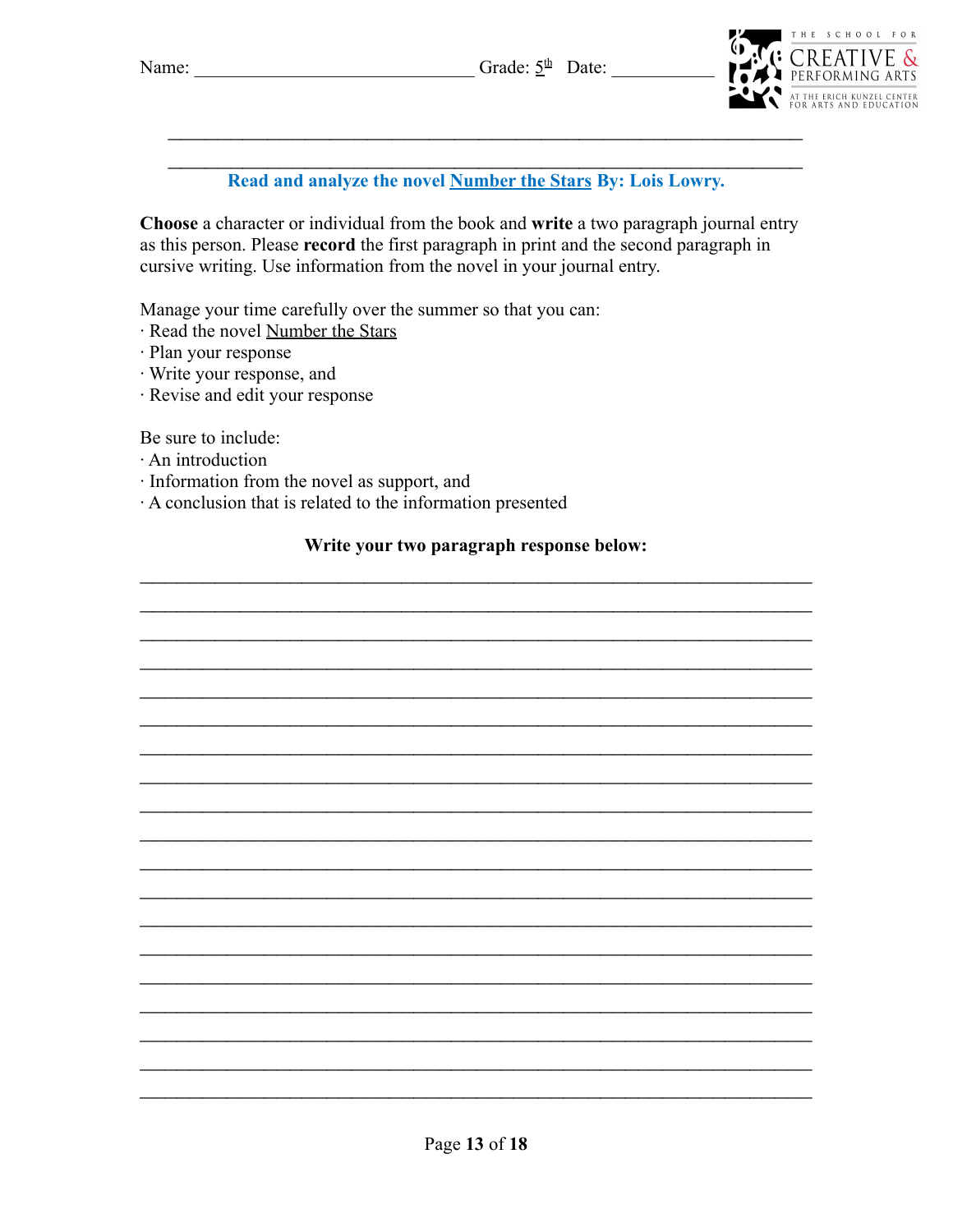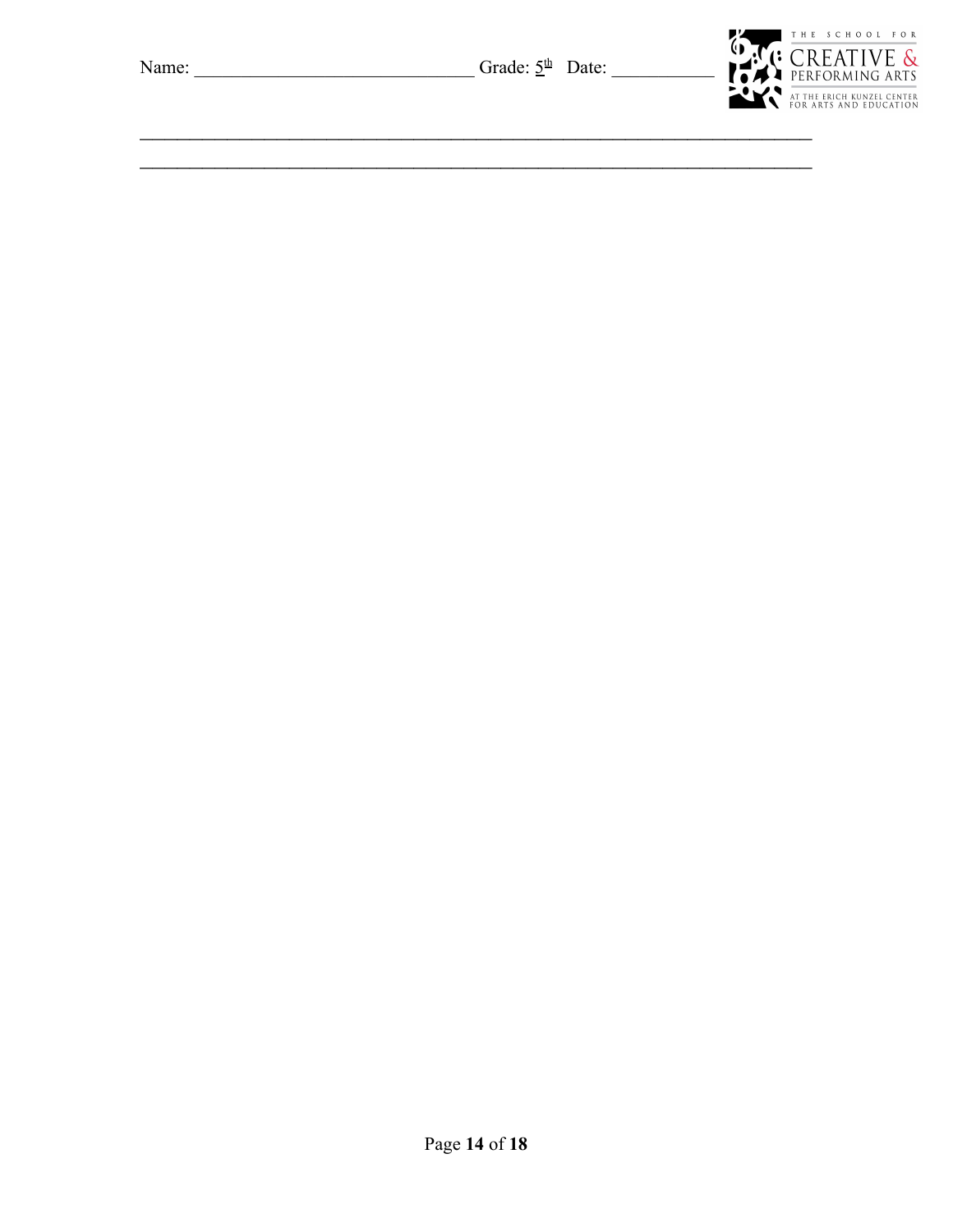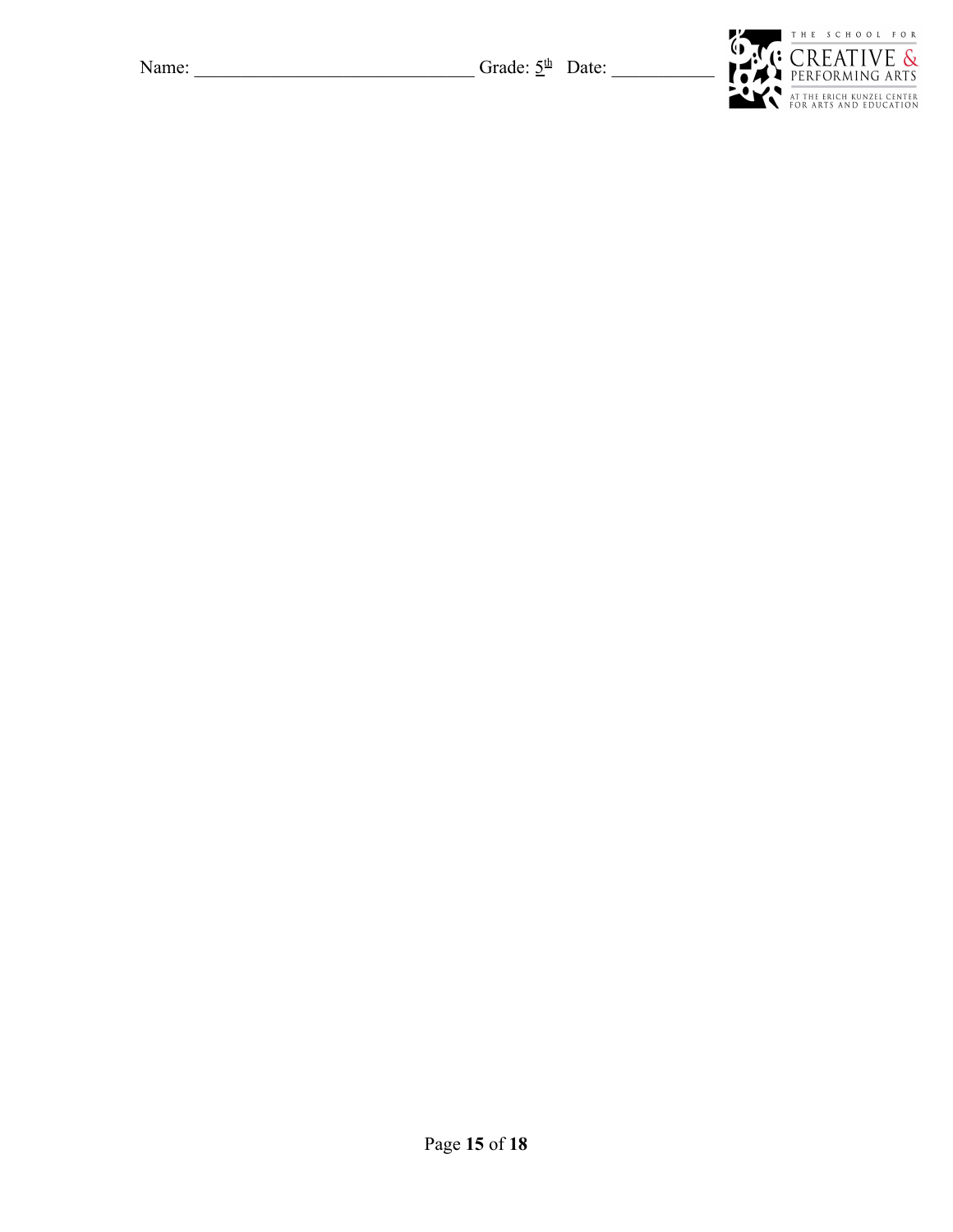



### **SCPA 5 th Grade Summer Math Practice Work**

My goals for summer work:

- I will learn/memorize my math facts (times tables) through 12's.

\_\_\_\_ - I will know place values from thousandths to millions and where they are located in a decimal number.

- I will practice my problem solving skills and word problem analysis skills, using the **Summer Bridge Activity Book**. Please complete Math practice skills starting with **Day 1**.

#### **Resources:**

Flash Cards: Printable flashcards and games to practice facts. [https://www.helpingwithmath.com/resources/oth\\_flashcards.htm#multiplication](https://www.helpingwithmath.com/resources/oth_flashcards.htm#multiplication) <https://www.k5learning.com/free-flashcards/math> <https://www.education.com/games/multiplication/>

Place Value Chart:

[https://www.accuteach.com/files/5th/Number-Operations-in-Base-Ten/5.NBT.A.1/](https://www.accuteach.com/files/5th/Number-Operations-in-Base-Ten/5.NBT.A.1/blank-base-ten-place-value-chart-5.NBT.A.1.pdf?) [blank-base-ten-place-value-chart-5.NBT.A.1.pdf?](https://www.accuteach.com/files/5th/Number-Operations-in-Base-Ten/5.NBT.A.1/blank-base-ten-place-value-chart-5.NBT.A.1.pdf?)

#### **Help with Math:**

<https://www.khanacademy.org/math> Khan Academy: Focus on 3rd/4th/5th grade addition, subtraction, multiplication & division, place value and problem solving.

**Email Contact: Mr. Rodak - [rodakju@cps-k12.org](mailto:rodakju@cps-k12.org) Ms. Tolbert - [tolbers@cps-k12.org](mailto:tolbers@cps-k12.org)**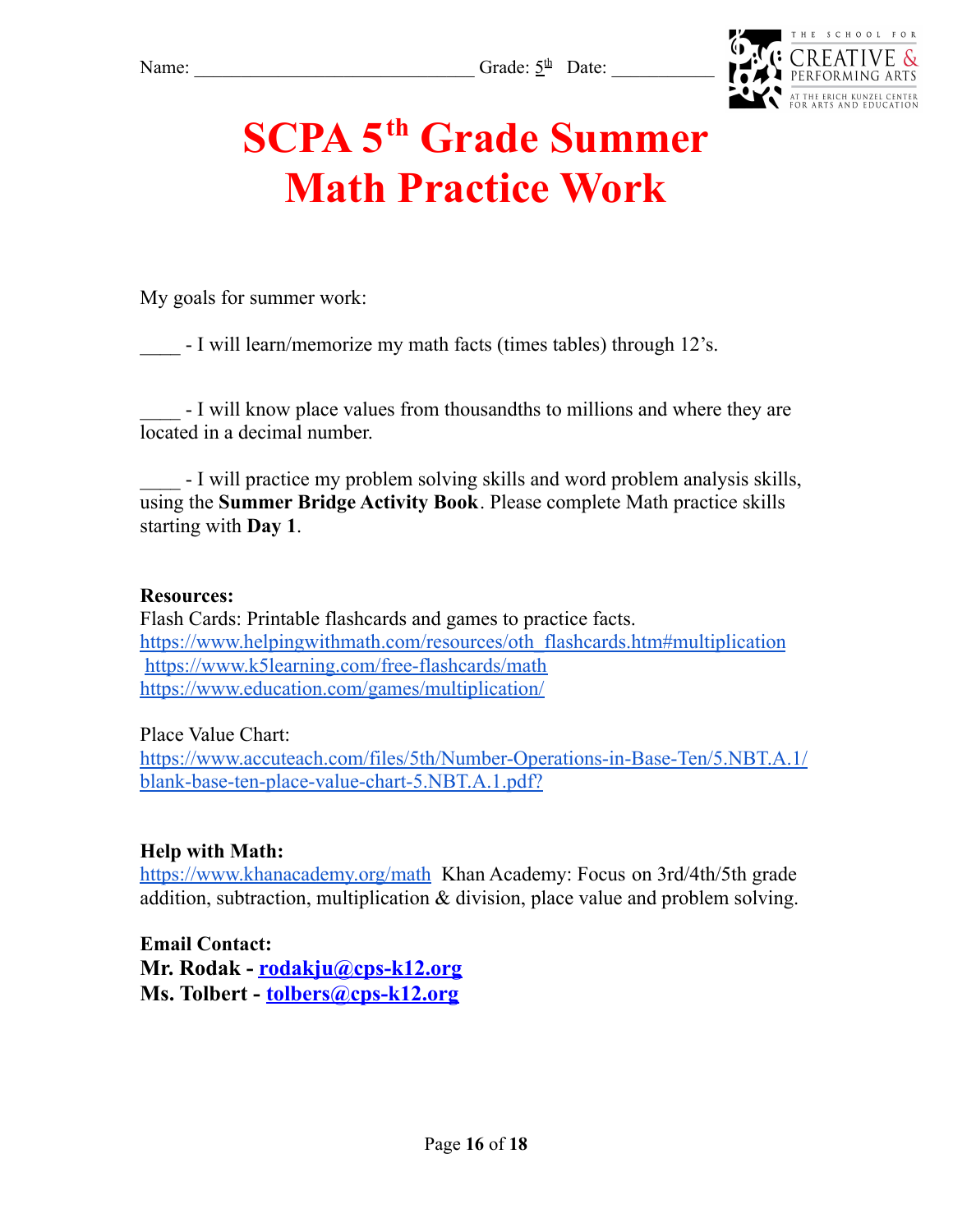

### **Math Practice Log**

*This is to be used throughout summer break to chart time practicing material. The expectation is that students should be practicing at LEAST 1-2 times per week for 30-60 minutes.*

| Date: | <b>Work Done (Math Facts/Place Value Practice)</b> | <b>Time Spent:</b> | <b>Parent Signature:</b> |
|-------|----------------------------------------------------|--------------------|--------------------------|
|       |                                                    |                    |                          |
|       |                                                    |                    |                          |
|       |                                                    |                    |                          |
|       |                                                    |                    |                          |
|       |                                                    |                    |                          |
|       |                                                    |                    |                          |
|       |                                                    |                    |                          |
|       |                                                    |                    |                          |
|       |                                                    |                    |                          |
|       |                                                    |                    |                          |
|       |                                                    |                    |                          |
|       |                                                    |                    |                          |
|       |                                                    |                    |                          |
|       |                                                    |                    |                          |
|       |                                                    |                    |                          |
|       |                                                    |                    |                          |
|       |                                                    |                    |                          |
|       |                                                    |                    |                          |
|       |                                                    |                    |                          |
|       |                                                    |                    |                          |
|       |                                                    |                    |                          |
|       |                                                    |                    |                          |
|       |                                                    |                    |                          |
|       |                                                    |                    |                          |